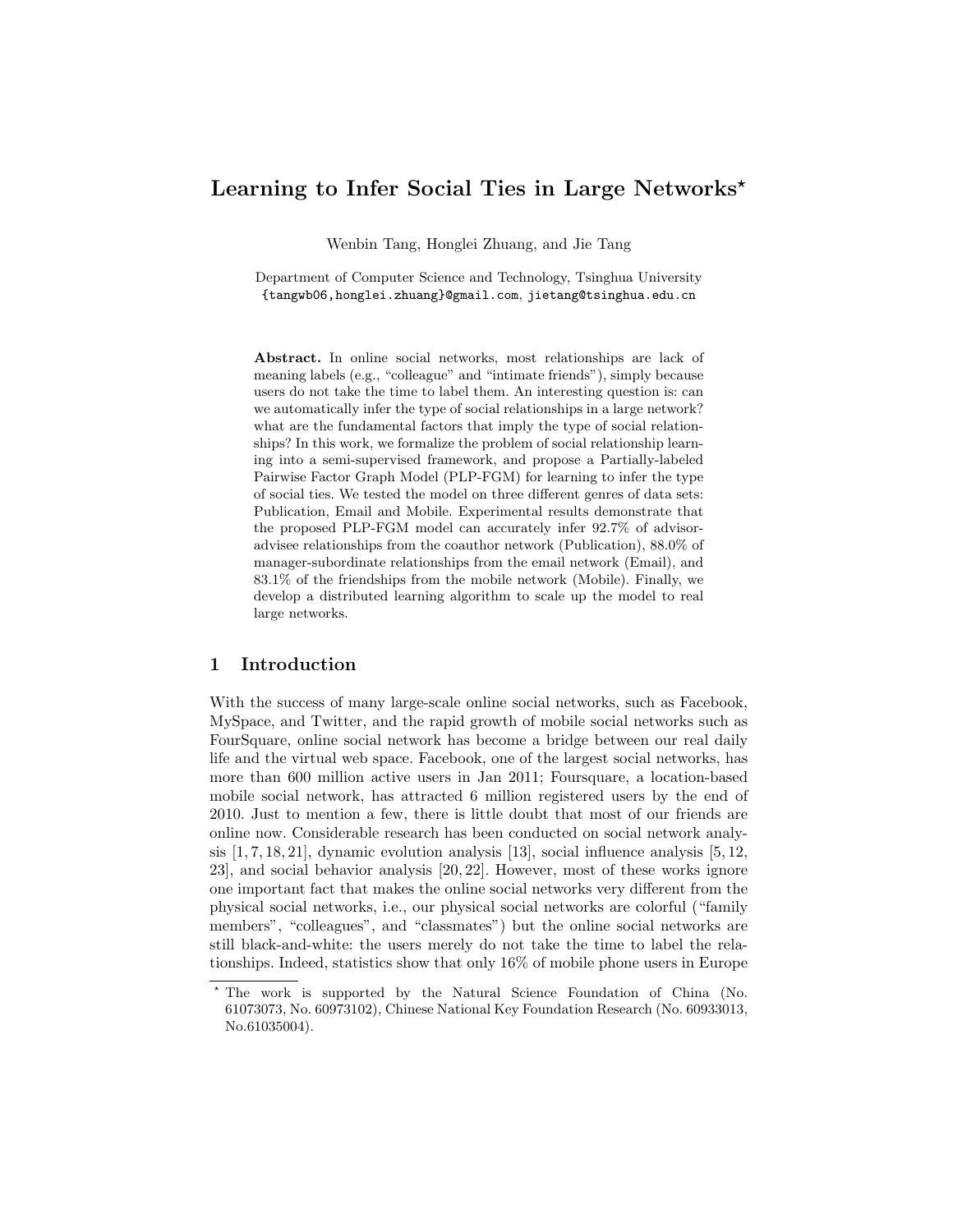

**Fig. 1.** An example of relationship mining in mobile communication network. The left figure is the input of our problem, and the right figure is the objective of the relationship mining task.

have created custom contact groups [20, 10] and less than 23\% connections on LinkedIn have been labeled. Identification of the type of social relationships can benefit many applications. For example, if we could have extracted friendships between users from the mobile communication network, we can leverage the friendships for a "word-of-mouth" promotion of a new product [12].

In this work, we investigate to what extent social relationships can be inferred from the online social networks: E.g., given users' behavior history and interactions between users, can we estimate how likely they are to be family members? There exist a few related studies. For example, Diehl et al. [4] try to identify the relationships by learning a ranking function. Wang et al. [26] propose an unsupervised algorithm for mining the advisor-advisee relationships from the publication network. However, both algorithms focus on a specific domain (Email network in [4] and Publication network in [26]) and are not easy to extend to other domains. It is well recognized that the type of users' relationships in a social network can be implied by various complex and subtle factors [9, 14]. One challenging question is: can we design a unified model so that it can be easily applied to different domains?

**Motivating Examples** To illustrate the problem, Figure 1 gives an example of relationship mining in mobile calling network. The left figure is the input of our problem: a mobile social network, which consists of users, calls and messages between users, and users' location logs, etc. Our objective is to infer the type of the relationships in the network. In the right figure, the users who are family members are connected with a red-colored line, friends are connected with a blue-colored dash line, and colleagues are connected with a green-colored dotted line. The probability associated with each relationship represents our confidence on the detected relationship types.

Thus, the problem becomes how to design a flexible model for effectively and efficiently mining relationship types in different networks. This problem is nontrivial and poses a set of unique challenges. First, what are the underlying factors that may determine a specific type of social relationship. Second, the input social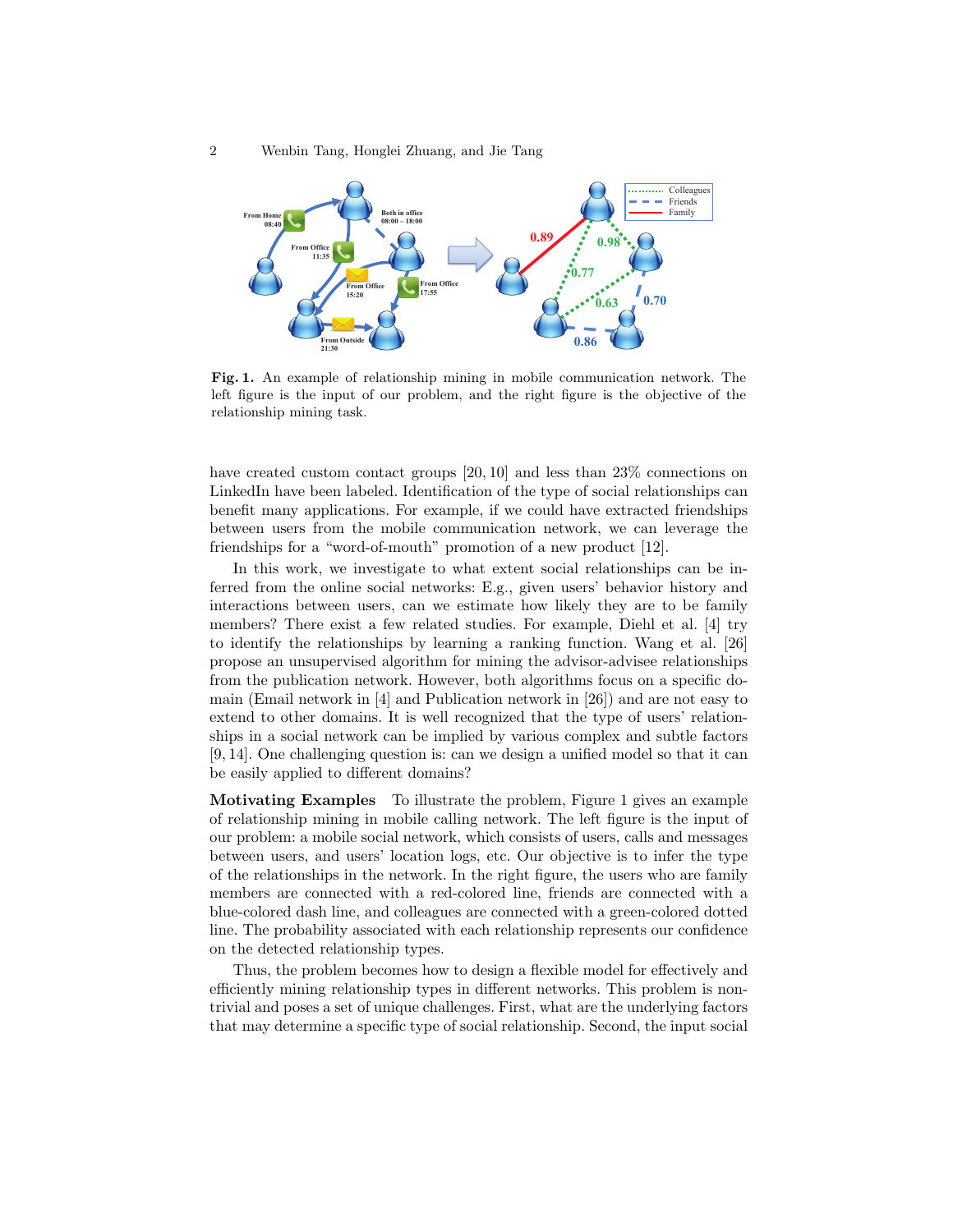network is partially labeled. We may have some labeled relationships, but most of the relationships are unknown. To learn a high-quality predictive model, we should not only consider the knowledge provided by the labeled relationships, but also leverage the unlabeled network information. Finally, real social networks are getting bigger with thousands even millions of nodes. It is important to develop a method that can scale well to real large networks.

**Contributions** In this paper, we try to conduct a systematic investigation of the problem of inferring social relationship types in large networks with the following contributions:

- **–** We formally formulate the problem of inferring social relationship in large networks, and propose a partially-labeled pairwise factor graph model (PLP-FGM).
- **–** We present a distributed implementation of the learning algorithm based on MPI (Message-Passing Interface) to scale up to large networks.
- **–** We conduct experiments on three different data sets: Publication, Email, Mobile network. Experimental results show that the proposed PLP-FGM model can be applied to the different scenarios and clearly achieves better performance than several alternative models.

The rest of paper is organized as follows. Section 2 formally formulates the problem; Section 3 explains the PLP-FGM model; Section 4 gives experimental results; Finally, Section 5 discusses related work and Section 6 concludes.

### **2 Problem Definition**

In this section, we first give several necessary definitions and then present the problem formulation.

A social network can be represented as  $G = (V, E)$ , where V is the set of *|V*  $|V|$  = *N* users and *E*  $\subset$  *V*  $\times$  *V* is the set of  $|E|$  = *M* relationships between users. The objective of our work is to learn a model that can effectively infer the type of social relationships between two users. To begin with, let us first give a formal definition of the output of the problem, namely "relationship semantics".

**Definition 1.** *Relationship semantics: Relationship semantics is a triple*  $(e_{ij}, r_{ij}, p_{ij})$ , where  $e_{ij} \in E$  is a social relationship,  $r_{ij} \in Y$  is a label associ*ated with the relationship, and pij is the probability (confidence) obtained by an algorithm for inferring relationship type.*

Social relationships might be undirected in some networks (e.g., the friendship discovered from the mobile calling network) or directed in other networks (e.g., the advisor-advisee relationship in the publication network). To be consistent, we define all social relationships as directed relationships. In addition, relationships may be static (e.g., the family-member relationship) or change over time (e.g., colleague relationship). In this work, we focus on static relationships, and leave the dynamic case to our future work.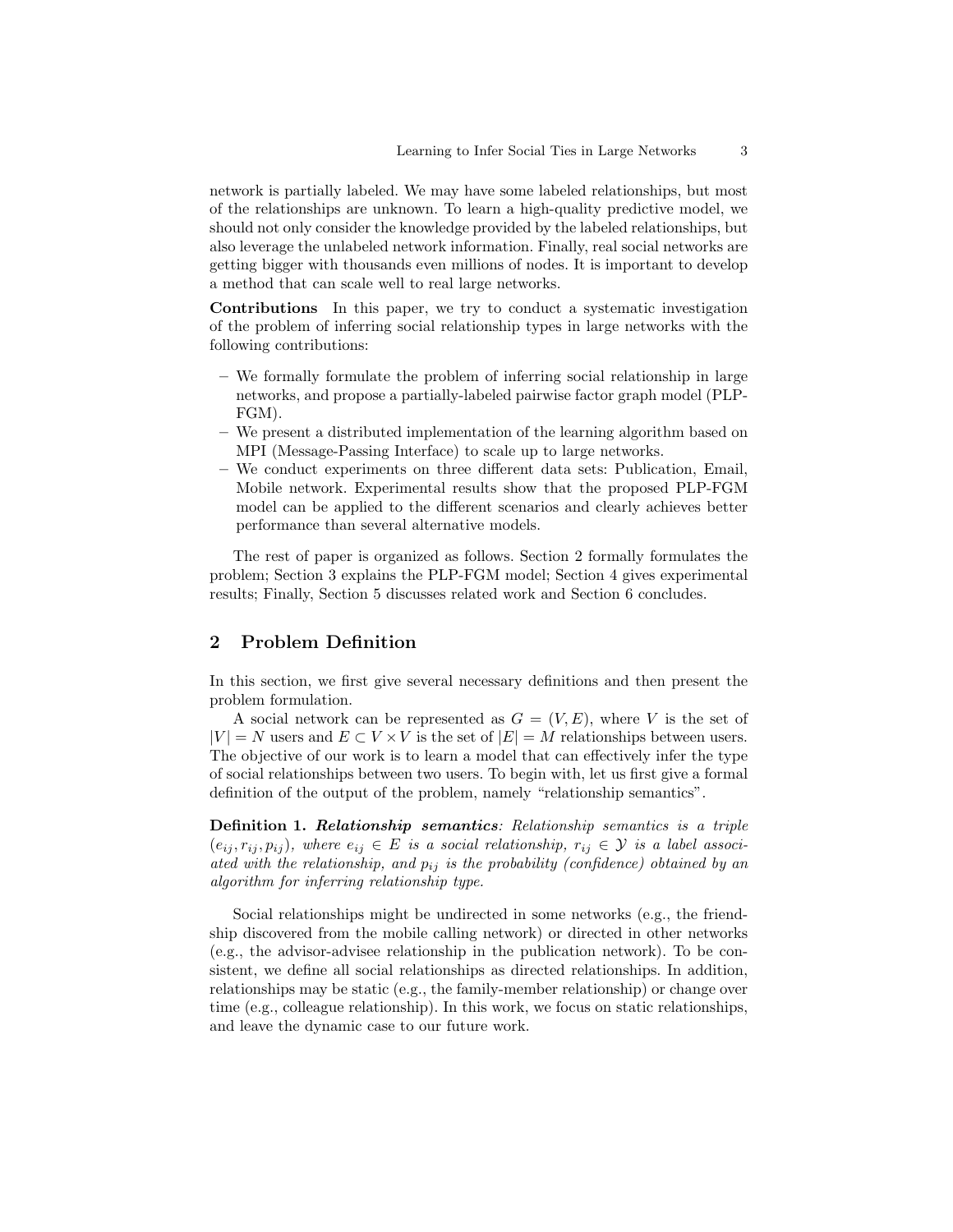To infer relationship semantics, we could consider different factors such as user-specific information, link-specific information, and global constraints. For example, to discover advisor-advisee relationships from a publication network, we can consider how many papers were coauthored by two authors; how many papers in total an author has published; when the first paper was published by each author. Besides, there may already exist some labeled relationships. Formally, we can define the input of our problem, a partially labeled network.

**Definition 2.** *Partially labeled network: A partially labeled network is an augmented social network denoted as*  $G = (V, E^L, E^U, R^L, \mathbf{W})$ *, where*  $E^L$  *is a set of labeled relationships and E<sup>U</sup> is a set of unlabeled relationships with*  $E^L \cup E^U = E$ ;  $R^L$  *is a set of labels corresponding to the relationships in*  $E^L$ ; *W is an attribute matrix associated with users in V where each row corresponds to a user, each column an attribute, and an element wij denotes the value of the j th attribute of user vi.*

Based on the above concepts, we can define the problem of inferring social relationships. Given a partially labeled network, the goal is to detect the types (labels) of all unknown relationships in the network. More precisely,

*Problem 1.* **Social relationship mining.** Given a partially labeled network  $G = (V, E^L, E^U, R^L, \mathbf{W})$ , the objective is to learn a predictive function

$$
f: G = (V, E^L, E^U, R^L, \mathbf{W}) \to R
$$

Our formulation of inferring social relationships is very different from existing works on relation mining [3]. They focus on detecting the relationships from the content information, while we focus on mining relationship semantics in social networks. Both Diehl et al.[4] and Wang et al.[26] investigate the problem of relationship identification. However, they focus on the problem in specific domains (Email network or Publication network).

# **3 Partially-Labeled Pairwise Factor Graph Model (PLP-FGM)**

#### **3.1 Basic Idea**

In general, there are two ways to model the problem. The first way is to model each user as a node and for each node we try to estimate probability distributions of different relationships from the user to her neighborhood nodes in the social network. The graphical model consists of *N* variable nodes. Each node contains a  $d \times |\mathcal{Y}|$  matrix to represent the probability distributions of different relationships between the user and her neighbors, where *d* is the number of neighbors of the node. This model is intuitive, but it suffers from some limitations. For example, it is difficult to model the correlations between two relationships, and its computational complexity is high. An alternative way is to model each relationship as a node in the graphical model and the relationship mining task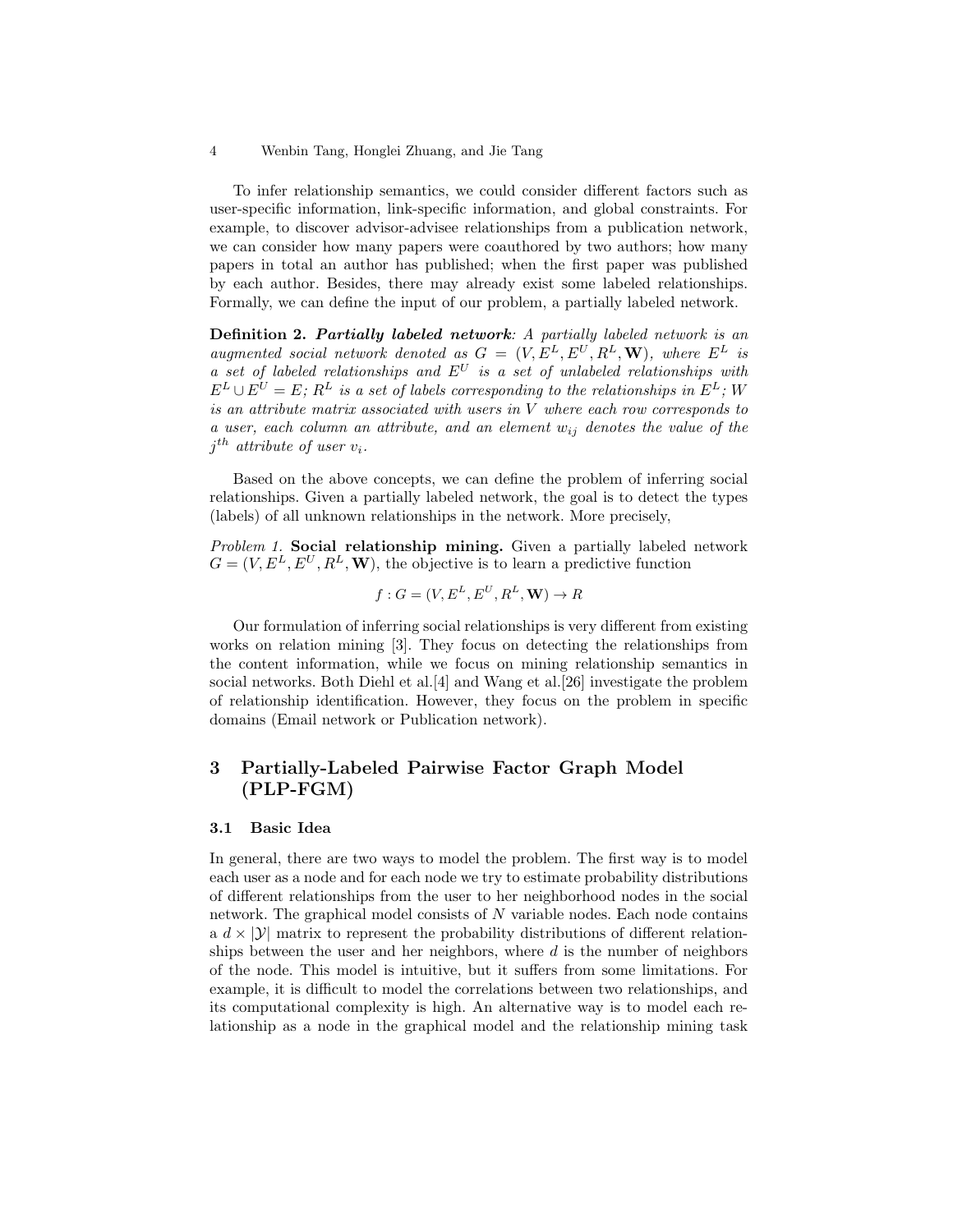

**Fig. 2.** Graphical representation of the PLP-FGM model.

becomes how to predict the semantic label for each relationship node in the model. This model contains *M* nodes (2*M* when the input social network is undirected). More importantly, this model is able to incorporate different correlations between relationships.

For inferring the type of social relationships, we have three basic intuitions. First, the user-specific or link-specific attributes will contain implicit information about the relationships. For example, two users who made a number of calls in working hours might be colleagues; while two users who frequently contact with each other in the evening are more likely to be family members or intimate friends. Second, relationships of different users may have a correlation. For example, in the mobile network, if user  $v_i$  makes a call to user  $v_j$  immediately after calling user  $v_k$ , then user  $v_i$  may have a similar relationship (family member or colleague) with user  $v_j$  and user  $v_k$ . Third, we need also consider some global constraints such as common knowledge or user-specific constraints.

#### **3.2 Partially-Labeled Pairwise Factor Graph Model (PLP-FGM)**

Based on the above intuitions, we propose a partially-labeled pairwise factor graph model (PLP-FGM). Figure 2 shows the graphical representation of the PLP-FGM. Each relationship  $(v_{i_1}, v_{i_2})$  or  $e_{i_1 i_2}$  in partially labeled network *G* is mapped to a *relationship node r<sup>i</sup>* in PLP-FGM. We denote the set of relationship nodes as  $Y = \{y_1, y_2, \ldots, y_M\}$ . The relationships in *G* are partially labeled, thus all nodes in PLP-FGM can be divided into two subsets  $Y^L$  and *Y <sup>U</sup>* , corresponding to the labeled and unlabeled relationships respectively. For each relationship node  $y_i = (v_{i_1}, v_{i_2}, r_{i_1 i_2})$ , we combine the attributes  $\{w_{i_1}, w_{i_2}\}\$ into a *relationship attribute vector* **x***<sup>i</sup>* .

Now we explain the PLP-FGM in detail. The relationships in the input are modeled by relationship nodes in PLP-FGM. Corresponding to the three intuitions, we define the following three factors.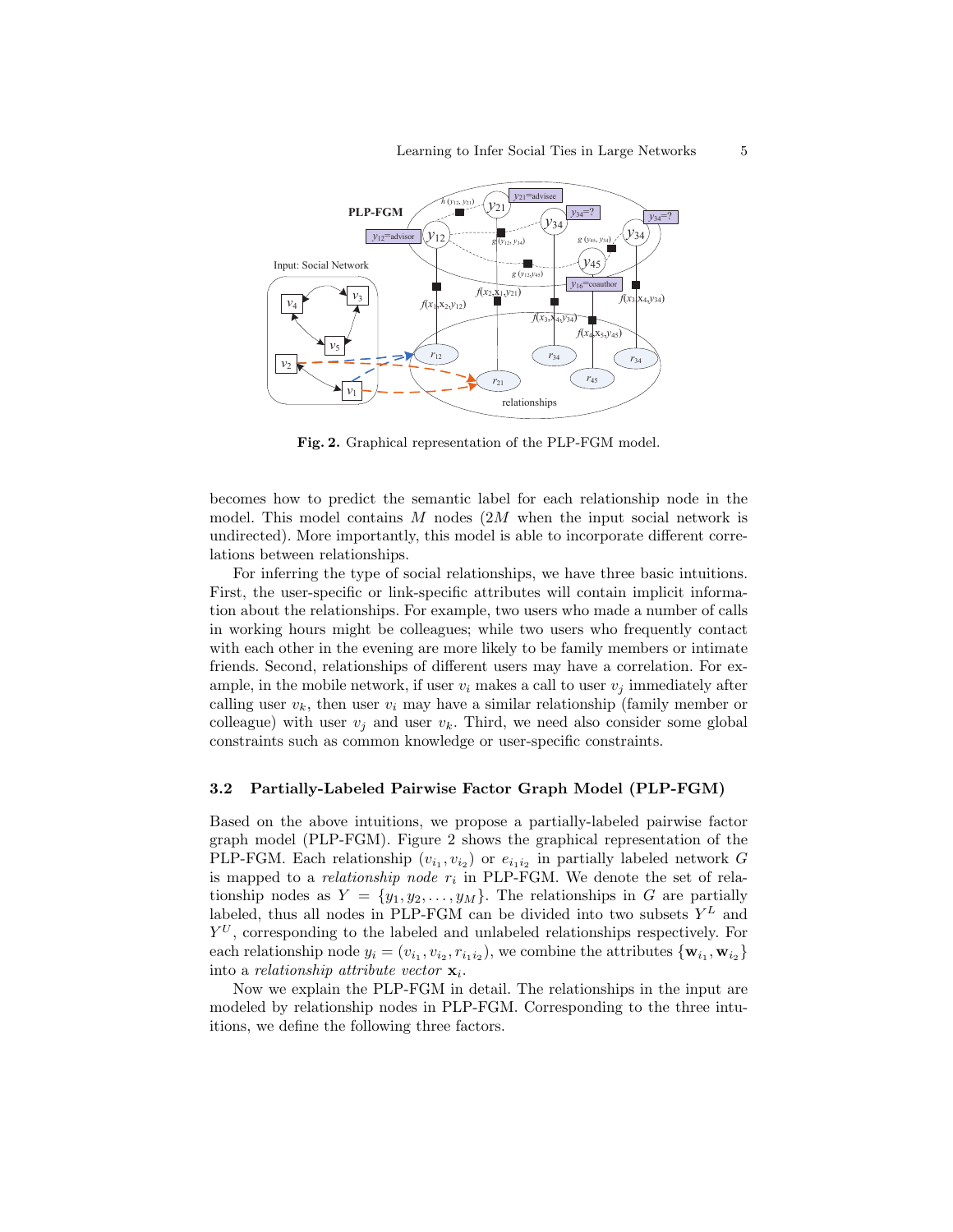- $-$  *Attribute factor*:  $f(y_i, \mathbf{x}_i)$  represents the posterior probability of the relationship  $y_i$  given the attribute vector  $\mathbf{x}_i$ ;
- $\sim$  *Correlation factor:*  $g(y_i, G(y_i))$  denotes the correlation between the relationships, where  $G(y_i)$  is the set of correlated relationships to  $y_i$ .
- $\sim$  *Constraint factor*:  $h(y_i, H(y_i))$  reflects the constraints between relationships, where  $H(y_i)$  is the set of relationships constrained on  $y_i$ .

Given a partially-labeled network  $G = (V, E^L, E^U, R^L, \mathbf{W})$ , we can define the joint distribution over *Y* as

$$
p(Y|G) = \prod_i f(y_i, \mathbf{x}_i) g(y_i, G(y_i)) h(y_i, H(y_i))
$$
\n(1)

The three factors can be instantiated in different ways. In this paper, we use exponential-linear functions. In particular, we define the attribute factor as

$$
f(y_i, \mathbf{x}_i) = \frac{1}{Z_{\lambda}} \exp\{\lambda^T \mathbf{\Phi}(y_i, \mathbf{x}_i)\}\tag{2}
$$

where  $\lambda$  is a weighting vector and  $\Phi$  is a vector of feature functions. Similarly, we define the correlation factor and constraint factor as

$$
g(y_i, G(y_i)) = \frac{1}{Z_{\alpha}} \exp\left\{\sum_{y_j \in G(y_i)} \alpha^T \mathbf{g}(y_i, y_j)\right\}
$$
(3)

$$
h(y_i, H(y_i)) = \frac{1}{Z_{\beta}} \exp\left\{\sum_{y_j \in H(y_i)} \beta^T \mathbf{h}(y_i, y_j)\right\}
$$
(4)

where **g** and **h** can be defined as a vector of indicator functions.

**Model Learning** Learning PLP-FGM is to estimate a parameter configuration  $\theta = (\lambda, \alpha, \beta)$ , so that the log-likelihood of observation information (labeled relationships) are maximized. For presentation simplicity, we concatenate all factor functions for a relationship node  $y_i$  as  $s(y_i)$  =  $(\Phi(y_i, \mathbf{x}_i)^T, \sum_{y_j} \mathbf{g}(y_i, y_j)^T, \sum_{y_j} \mathbf{h}(y_i, y_j)^T)^T$ . The joint probability defined in (Eq. 1) can be written as

$$
p(Y|G) = \frac{1}{Z} \prod_{i} \exp\{\theta^T \mathbf{s}(y_i)\} = \frac{1}{Z} \exp\{\theta^T \sum_{i} \mathbf{s}(y_i)\} = \frac{1}{Z} \exp\{\theta^T \mathbf{S}\}
$$
(5)

where  $Z = Z_{\lambda} Z_{\alpha} Z_{\beta}$  is a normalization factor (also called partition function), **S** is the aggregation of factor functions over all relationship nodes, i.e.,  $\mathbf{S} = \sum_i \mathbf{s}(y_i)$ .

One challenge for learning the PLP-FGM model is that the input data is partially-labeled. To calculate the partition function *Z*, one needs to sum up the likelihood of possible states for all nodes including unlabeled nodes. To deal with this, we use the labeled data to infer the unknown labels. Here  $Y|Y^L$  denotes a labeling configuration *Y* inferred from the known labels. Thus, we can define the following log-likelihood objective function  $\mathcal{O}(\theta)$ :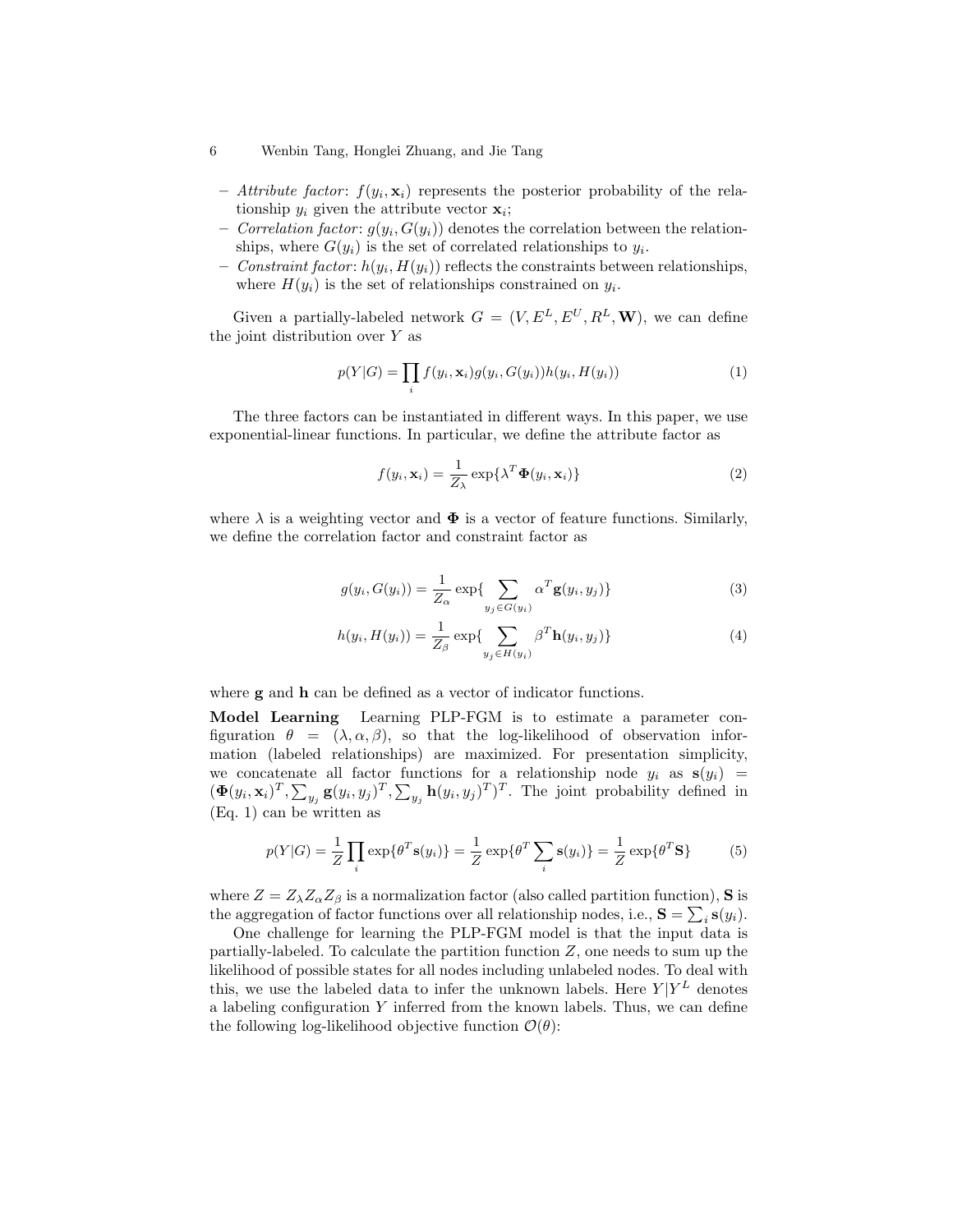**Input**: learning rate *η* **Output**: learned parameters *θ* Initialize *θ*; **repeat** Calculate  $\mathbb{E}_{p_{\theta}(Y|Y^L,G)}$ **S** using LBP ; Calculate  $\mathbb{E}_{p_{\theta}(Y|G)}$ **S** using LBP ; Calculate the gradient of  $\theta$  according to Eq. 7:  $\nabla_{\theta} = \mathbb{E}_{p_{\theta}(Y|Y^L,G)}$ **S**  $-\mathbb{E}_{p_{\theta}(Y|G)}$ **S** Update parameter  $\theta$  with the learning rate  $\eta$ :  $\theta_{\text{new}} = \theta_{\text{old}} - \eta \cdot \nabla_{\theta}$ **until** *Convergence*;

**Algorithm 1**: Learning PLP-FGM.

$$
\mathcal{O}(\theta) = \log p(Y^L | G) = \log \sum_{Y | Y^L} \frac{1}{Z} \exp{\theta^T \mathbf{S}}
$$
  
=  $\log \sum_{Y | Y^L} \exp{\theta^T \mathbf{S}} - \log Z$   
=  $\log \sum_{Y | Y^L} \exp{\theta^T \mathbf{S}} - \log \sum_{Y} \exp{\theta^T \mathbf{S}}$  (6)

To solve the objective function, we can consider a gradient decent method (or a Newton-Raphson method). Specifically, we first calculate the gradient for each parameter *θ*:

$$
\frac{\partial \mathcal{O}(\theta)}{\partial \theta} = \frac{\partial \left( \log \sum_{Y|Y^L} \exp \theta^T \mathbf{S} - \log \sum_{Y} \exp \theta^T \mathbf{S} \right)}{\partial \theta} \n= \frac{\sum_{Y|Y^L} \exp \theta^T \mathbf{S} \cdot \mathbf{S}}{\sum_{Y|Y^L} \exp \theta^T \mathbf{S}} - \frac{\sum_{Y} \exp \theta^T \mathbf{S} \cdot \mathbf{S}}{\sum_{Y} \exp \theta^T \mathbf{S}} \n= \mathbb{E}_{p_{\theta}(Y|Y^L, G)} \mathbf{S} - \mathbb{E}_{p_{\theta}(Y|G)} \mathbf{S}
$$
\n(7)

Another challenge here is that the graphical structure in PLP-FGM can be arbitrary and may contain cycles, which makes it intractable to directly calculate the second expectation  $\mathbb{E}_{p_{\theta}(Y|G)S}$ . A number of approximate algorithms have been proposed, such as Loopy Belief Propagation (LBP) [17] and Meanfield [28]. In this paper, we utilize Loopy Belief Propagation. Specifically, we approximate marginal probabilities  $p(y_i|\theta)$  and  $p(y_i, y_j|\theta)$  using LBP. With the marginal probabilities, the gradient can be obtained by summing over all relationship nodes. It is worth noting that we need to perform the LBP process twice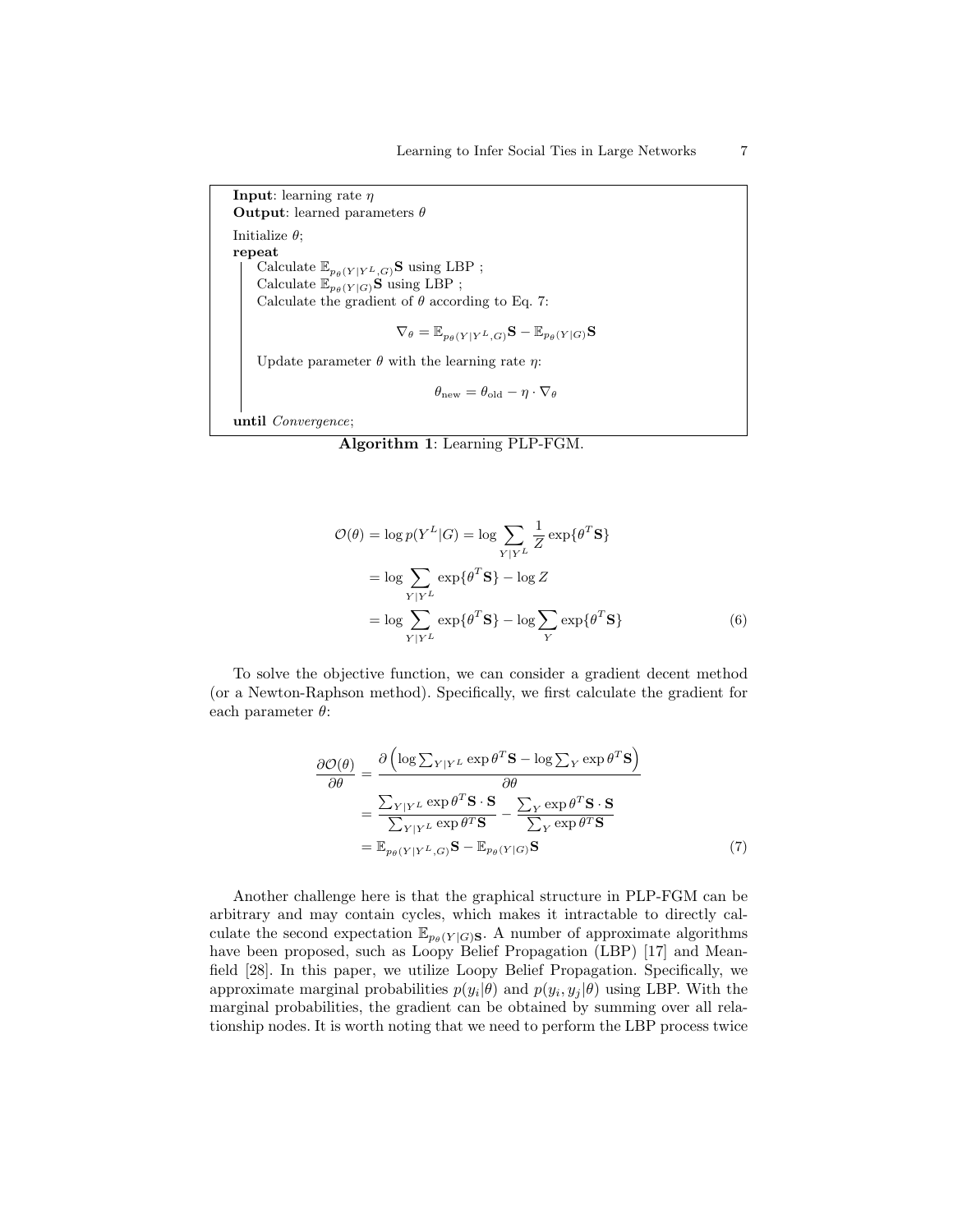in each iteration, one time for estimating the marginal probability  $p(y|G)$  and the other for  $p(y|Y^L, G)$ . Finally with the gradient, we update each parameter with a learning rate  $\eta$ . The learning algorithm is summarized in Algorithm 1.

**Inferring Unknown Social Ties** We now turn to describe how to infer the type of unknown social relationships. Based on learned parameters *θ*, we can predict the label of each relationship by finding a label configuration which maximizes the joint probability (Eq. 1), i.e.,

$$
Y^* = \operatorname{argmax}_{Y|Y} p(Y|G) \tag{8}
$$

Again, we utilize the loopy belief propagation to compute the marginal probability of each relationship node  $p(y_i|Y^L, G)$  and then predict the type of a relationship as the label with largest marginal probability. The marginal probability is then taken as the prediction confidence.

#### **3.3 Distributed Learning**

As real social networks may contain millions of users and relationships, it is important for the learning algorithm to scale up well with large networks. To address this, we develop a distributed learning method based on MPI (Message Passing Interface). The learning algorithm can be viewed as two steps: 1) compute the gradient for each parameter via loopy belief propagation; 2) optimize all parameters with the gradient descents. The most expensive part is the step of calculating the gradient. Therefore we develop a distributed algorithm to speed up the process.

We adopt a *master-slave* architecture, i.e., one master node is responsible for optimizing parameters, and the other slave nodes are responsible for calculating gradients. At the beginning of the algorithm, the graphical model of PLP-FGM is partitioned into  $P$  roughly equal parts, where  $P$  is the number of slave processors. This process is accomplished by graph segmentation software METIS[11]. The subgraphs are then distributed over slave nodes. Note that in our implementation, the edges (factors) between different subgraphs are eliminated, which results in an approximate, but very efficient solution. In each iteration, the master node sends the newest parameters  $\theta$  to all slaves. Slave nodes then start to perform Loopy Belief Propagation on the corresponding subgraph to calculate the marginal probabilities, then further compute the parameter gradient and send it back to the master. Finally, the master node collects and sums up all gradients obtained from different subgraphs, and updates parameters by the gradient descent method. The data transferred between the master and slave nodes are summarized in Table 1.

# **4 Experimental Results**

The proposed relationship mining approach is general and can be applied to many different scenarios. In this section, we present experiments on three differ-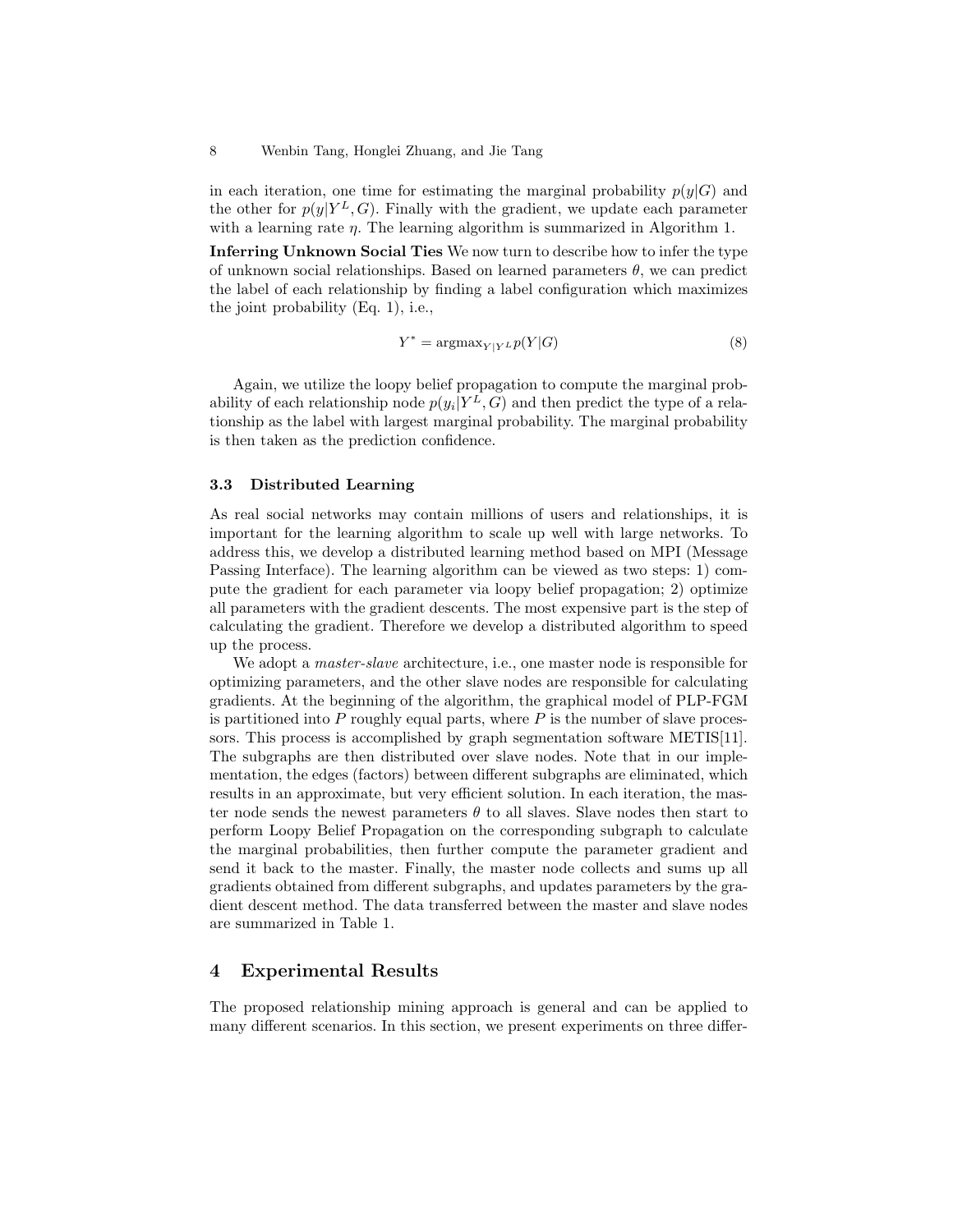| Phase          | From               | To | Data Description                                               |
|----------------|--------------------|----|----------------------------------------------------------------|
| Initialization | $ Master $ Slave i |    | $i$ -th subgraph                                               |
|                |                    |    | Iteration Beginning Master Slave i Current parameters $\theta$ |
|                |                    |    | Iteration Ending Slave $i$ Master Gradient in $i$ -th subgraph |

**Table 1.** Data transferred in distributed learning algorithm.

| Data set                  |     | Users   Unlabeled Relationships Labeled Relationships |       |
|---------------------------|-----|-------------------------------------------------------|-------|
| Publication $ 1,036,990 $ |     | 1,984,164                                             | 6.096 |
| Email                     | 151 | 3.424                                                 | 148   |

Mobile | 107 | 5,122 | 314

**Table 2.** Statistics of three data sets.

ent genres of data sets to evaluate the effectiveness and efficiency of our proposed approach. All data sets and codes are publicly available.<sup>1</sup>

#### **4.1 Experiment Setup**

**Data sets.** We perform our experiments on three different data sets: Publication, Email, and Mobile. Statistics of the data sets are shown in Table 2.

- **–** Publication. In the publication data set, we try to infer the advisor-advisee relationship from the coauthor network. The data set is provided by [26]. Specifically, we have collected 1,632,442 publications from Arnetminer [24] (from 1936 to 2010) with 1,036,990 authors involved. The ground truth is obtained in three ways: 1) manually crawled from researcher's homepage; 2) extracted from Mathematics Genealogy  $project^2; 3)$  extracted from AI Genealogy project<sup>3</sup>. In total, we have collected  $2,164$  advisor-advisee pairs as positive cases, and another 3,932 pairs of colleagues as negative cases. The mining results for advisor-advisee relationships are also available in the online system Arnetminer.org.
- **–** Email. In the email data set, we aim to infer the manager-subordinate relationship from the email communication network. The data set consists of 136,329 emails between 151 Enron employees. The ground truth of managersubordinate relationships is provided by [4].
- **–** Mobile. In the mobile data set, we try to infer the friendship in mobile calling network. The data set is from Eagle et al. in [6]. It consists of call logs, bluetooth scanning logs and location logs collected by a software installed in mobile phones of 107 users during a ten-month period. In the data set, users provide labels for their friendships. In total, 314 pairs of users are labeled as friends.

<sup>1</sup> http://arnetminer.org/socialtie/

 $^2$  http://www.genealogy.math.ndsu.nodak.edu

 $^3$  http://aigp.eecs.umich.edu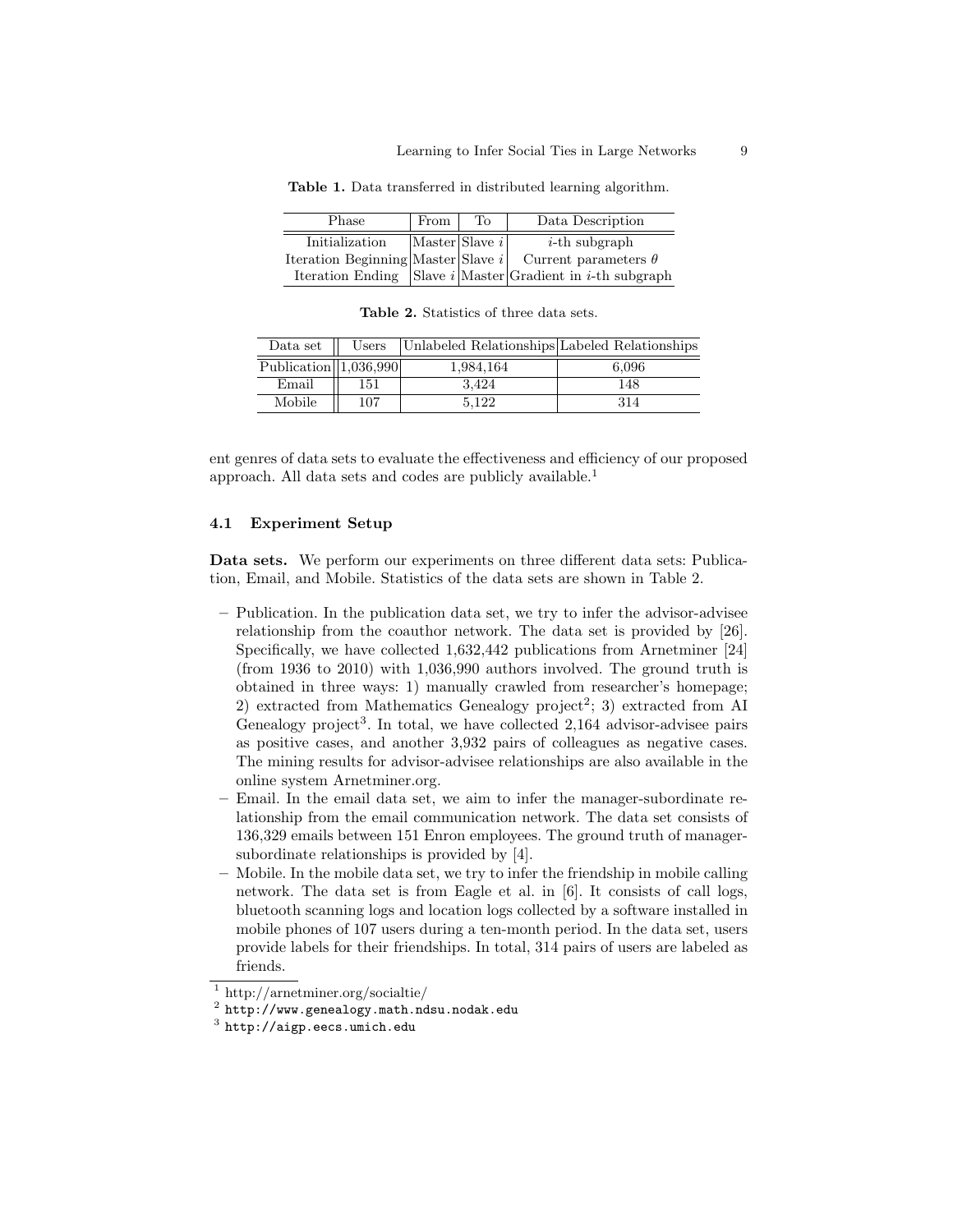**Factor definition.** In the Publication data set, relationships are established between authors  $v_i$  and  $v_j$  if they coauthored at least one paper. For each pair of coauthors  $(v_i, v_j)$ , our objective is to identify whether  $v_i$  is the advisor of author  $v_j$ . In this data set, we consider two types of correlations: 1) *co-advisee*. The assumption is based on the fact that one could have only a limited number of advisors in her/his research career. Based on this, we define a correlation factor  $h_1$  between nodes  $r_{ij}$  and  $r_{kj}$ . 2) *co-advisor*. Another observation is that if  $v_i$ is the advisor of  $v_j$  (i.e.,  $r_{ij} = 1$ ), then  $v_i$  is very possible to be the advisor of some other student  $v_k$  who is similar to  $v_j$ . We define another factor function  $h_2$ between nodes  $r_{ij}$  and  $r_{ik}$ .

In the Email data set, we try to discover the "manager-subordinate" relationship. A relationship  $(v_i, v_j)$  is established when two employees have at least one email communication. There are in total 3,572 relationships among which 148 are labeled as manager-subordinate relationships. We try to identify the relationship types from the email traffic network. For example, if most of an employee's emails were sent to the same one, then the recipient is very likely to be her manager. A correlation named *co-recipient* is defined, that is, if a user  $v_i$  sent more than  $\vartheta$  emails of which recipients including both  $v_j$  and  $v_k$  ( $\vartheta$  is a threshold and is set as 10 in our experiment), then, the relationship  $r_{ij}$  and  $r_{ik}$ are very likely to be the same. Therefore, a correlation factor is added between the two relationships. Two constraints named *co-manager* and *co-subordinate* are also introduced in an analogous way as that for the publication data.

In the Mobile data set, we try to identify whether two users have a friendship if there were at least one voice call or one text message sent from one to the other. Two kinds of correlations are considered: 1) *co-location*: if more than three users arrived in the same location roughly the same time, we establish correlations between all the relationships in this groups. 2) *related-call*. When *v<sup>i</sup>* makes a call to both  $v_k$  and  $v_j$  from the same location, or makes a call to  $v_k$  immediately after the call with  $v_j$ , we add a related-call correlation factor between  $r_{ij}$  and *rik*.

In addition, we also consider some other features in the three data sets. A detailed description of the factor definition for each data set is given in Table 5 in Appendix.

**Comparison methods.** We compare our approach with the following methods for inferring relationship types:

*SVM*: It uses the relationship attribute vector  $\mathbf{x}_i$  to train a classification model, and predict the relationships by employing the classification model. We use the SVM-light package to implement SVM.

*TPFG*: It is an unsupervised method proposed in [26] for mining advisoradvisee relationships in publication network. This method is domain-specific and thus we only compare with it on the Publication data set.

*PLP-FGM-S*: The proposed PLP-FGM is based on the partially-labeled network. Another alternative strategy is to train the model (parameters) with the labeled nodes only. We use this method to evaluate the necessity of the partial learning.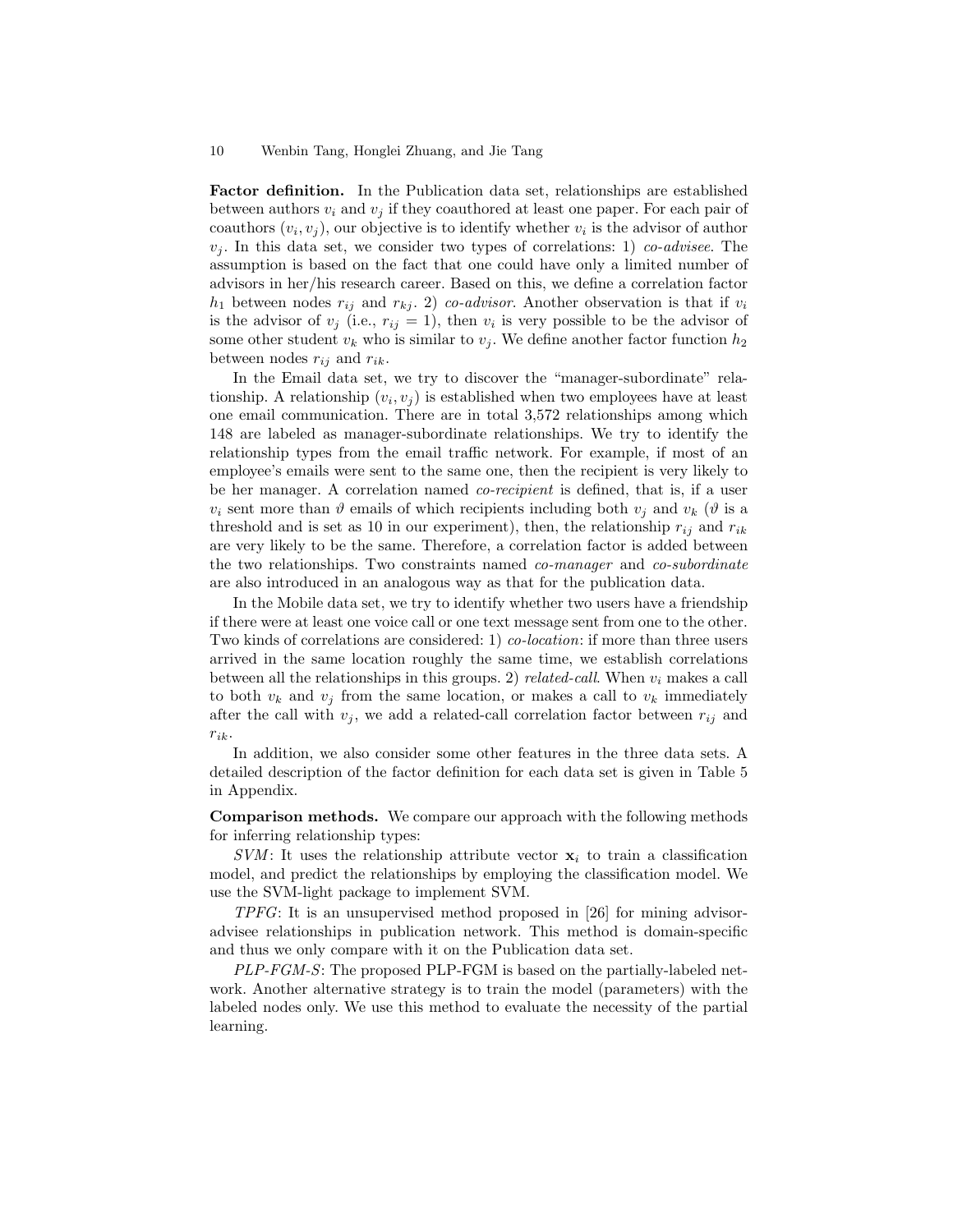| Data set    | Method      |      | $\text{Accuracy}$ Precision Recall $\boxed{\text{F1-score}}$ |      |      |
|-------------|-------------|------|--------------------------------------------------------------|------|------|
|             | <b>SVM</b>  | 76.6 | 72.5                                                         | 54.9 | 62.1 |
| Publication | <b>TPFG</b> | 81.2 | 82.8                                                         | 89.4 | 86.0 |
|             | PLP-FGM-S   | 84.1 | 77.1                                                         | 78.4 | 77.7 |
|             | PLP-FGM     | 92.7 | 91.4                                                         | 87.7 | 89.5 |
| Email       | <b>SVM</b>  | 82.6 | 79.1                                                         | 88.6 | 83.6 |
|             | PLP-FGM-S   | 85.6 | 85.8                                                         | 85.6 | 85.7 |
|             | PLP-FGM     | 88.0 | 88.6                                                         | 87.2 | 87.9 |
| Mobile      | <b>SVM</b>  | 80.0 | 92.7                                                         | 64.9 | 76.4 |
|             | PLP-FGM-S   | 80.9 | 88.1                                                         | 71.3 | 78.8 |
|             | PLP-FGM     | 83.1 | 89.4                                                         | 75.2 | 81.6 |

**Table 3.** Performance of relationship mining with different methods on three data sets: Publication, Email and Mobile (%).

**Evaluation measures.** To quantitatively evaluate the proposed method, we consider two aspects: performance and scalability. For the relationship mining performance, we consider two-fold cross-validation(i.e., half training and half testing) and evaluate the approaches in terms of accuracy, precision, recall, and F1-score. For scalability, we examine the execution time of the model learning.

All the codes are implemented in C++, and all experiments are conducted on a server running Windows Server 2008 with Intel Xeon CPU E7520 1.87GHz (16 cores) and 128 GB memory. The distributed learning algorithm is implemented on MPI (Message Passing Interface).

#### **4.2 Accuracy Performance**

Table 3 lists the accuracy performance of inferring the type of social relationships by the different methods.

**Performance comparison.** Our method consistently outperforms other comparative methods on all the three data sets. In the Publication data set, PLP-FGM achieves a +27% (in terms of F1-score) improvement compared with SVM, and outperforms TPFG by 3.5% (F1-score) and 11.5% in terms of accuracy. We observe that TPFG achieves the best recall among all the four methods. This is because that TPFG tends to predict more positive cases (i.e., inferring more advisor-advisee relationships in the coauthor network), thus would hurt the precision. As a result, TPFG underperforms our method 8.6% in terms of precision. In Email and Mobile data set, PLP-FGM outperforms SVM by  $+4\%$  and  $+5\%$ respectively.

**Unlabeled data indeed helps.** From the result, it clearly showed that by utilizing the unlabeled data, our model indeed obtains a significant improvement. Without using the unlabeled data, our model (PLP-FGM-S) results in a large performance reduction (-11.8% in terms of F1-score) on the publication data set. On the other two data sets, we also observe a clear performance reduction.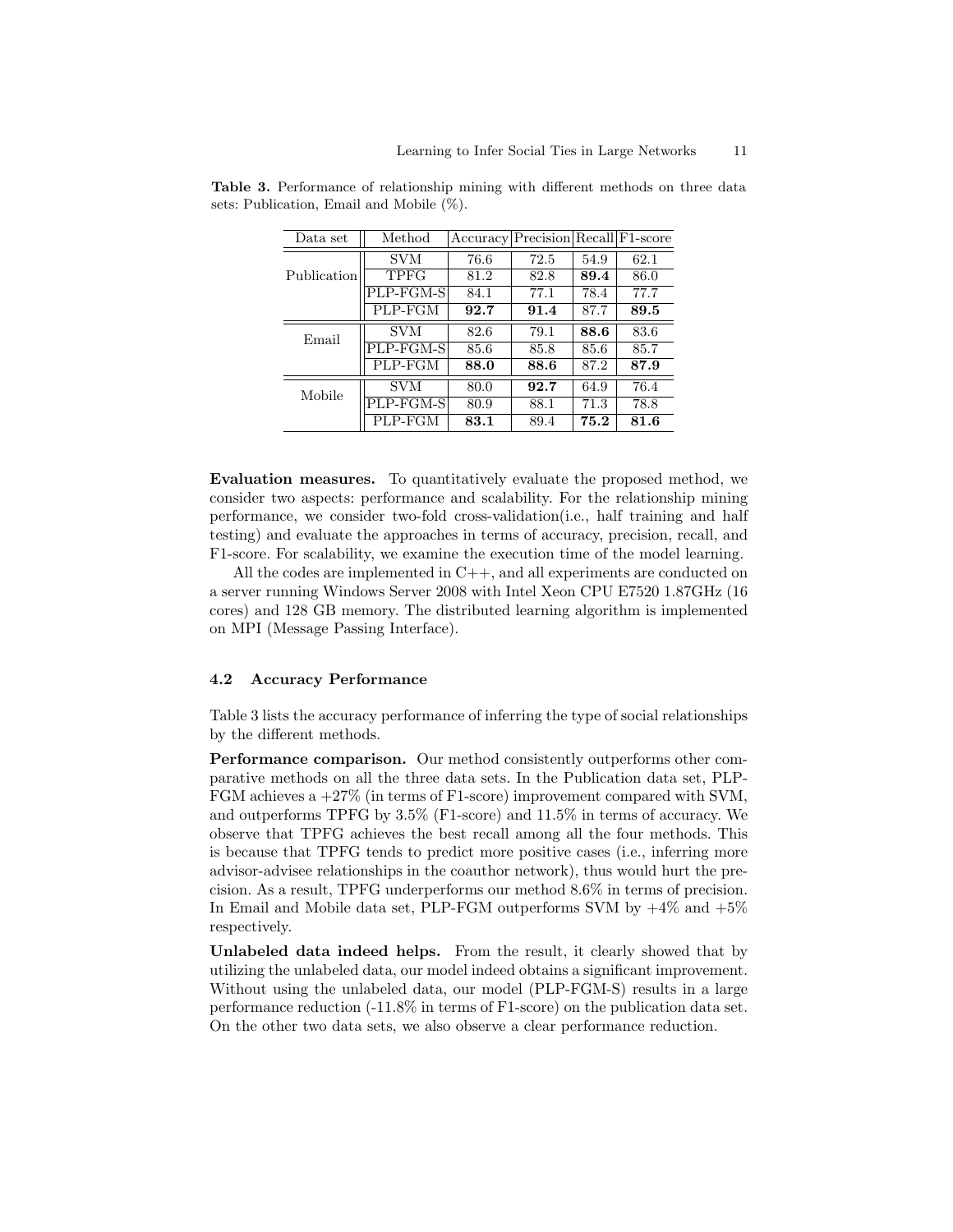| Data set    | Factors used       | Accuracy | Precision Recall |      | F <sub>1</sub> -score |
|-------------|--------------------|----------|------------------|------|-----------------------|
| Publication | Attributes         | 77.1     | 71.1             | 59.8 | 64.9                  |
|             | Co-advisor         | 83.5     | 80.9             | 69.8 | 75.0 $(+10.1\%)$      |
|             | $+$ Co-advisee     | 83.1     | 79.7             | 70.2 | 74.7 $(+9.8\%)$       |
|             | All                | 92.7     | 91.4             | 87.7 | $89.5(+24.6\%)$       |
| Email       | Attributes         | 80.1     | 79.5             | 81.2 | 80.3                  |
|             | $+$ Co-recipient   | 80.8     | 81.5             | 79.7 | $80.6~(+0.3\%)$       |
|             | $+$ Co-manager     | 83.1     | 82.8             | 83.5 | 83.2 $(+2.9\%)$       |
|             | $+$ Co-subordinate | 85.0     | 84.4             | 85.7 | $85.0 (+4.7\%)$       |
|             | All                | 88.0     | 88.6             | 87.2 | $87.9 (+7.6%)$        |
| Mobile      | Attributes         | 81.8     | 88.6             | 73.3 | 80.2                  |
|             | $+$ Co-location    | 82.2     | 89.2             | 73.3 | $80.4 (+0.2\%)$       |
|             | $+$ Related-call   | 81.8     | 88.6             | 73.3 | $80.2 (+0.0\%)$       |
|             | All                | 83.1     | 89.4             | 75.2 | $81.6 (+1.4\%)$       |

**Table 4.** Factor contribution analysis on three data sets. (%).

**Factor contribution analysis.** We perform an analysis to evaluate the contribution of different factors defined in our model. We first remove all the correlation/constraint factors and only keep the attribute factor, and then add each of the factors into the model and evaluate the performance improvement by each factor. Table 4 shows the result of factor analysis. We see that almost all the factors are useful for inferring the social relationships, but the contribution is very different. For example, for inferring the manager-subordinate relationship, the co-subordinate factor is the most useful factor which achieves a 4.7% improvement by F1-score, and the co-manager factor achieves a 2.9% improvement; while the co-recipient factor only results in a 0.3% improvement. However, by combining all the factors together, we can further obtain a 2.9% improvement. An extreme phenomenon appears on the Mobile data set. With each of the two factors (co-location and related-call), we cannot obtain a clear improvement (0.2% and  $0.0\%$  by F1). However, when combining the two factors and the attribute factor together, we can achieve a 1.4% improvement. This is because our model not only considers different factors, but also leverages the correlation between them.

#### **4.3 Scalability Performance**

We now evaluate the scalability performance of our distributed learning algorithm on the Publication data set. Figure 3 shows the running time and speedup of the distributed algorithm with different number of computer nodes (2,3,4,8,12 cores) used. The speedup curve is close to the perfect line at the beginning. Although the speedup inevitably decreases when the number of cores increases, it can achieve *∼* 8*×* speedup with 12 cores. It is noticeable that the speedup curve is beyond the perfect line when using 4 cores, it is not strange since our distributed strategy is approximated. In our distributed implementation, graphs are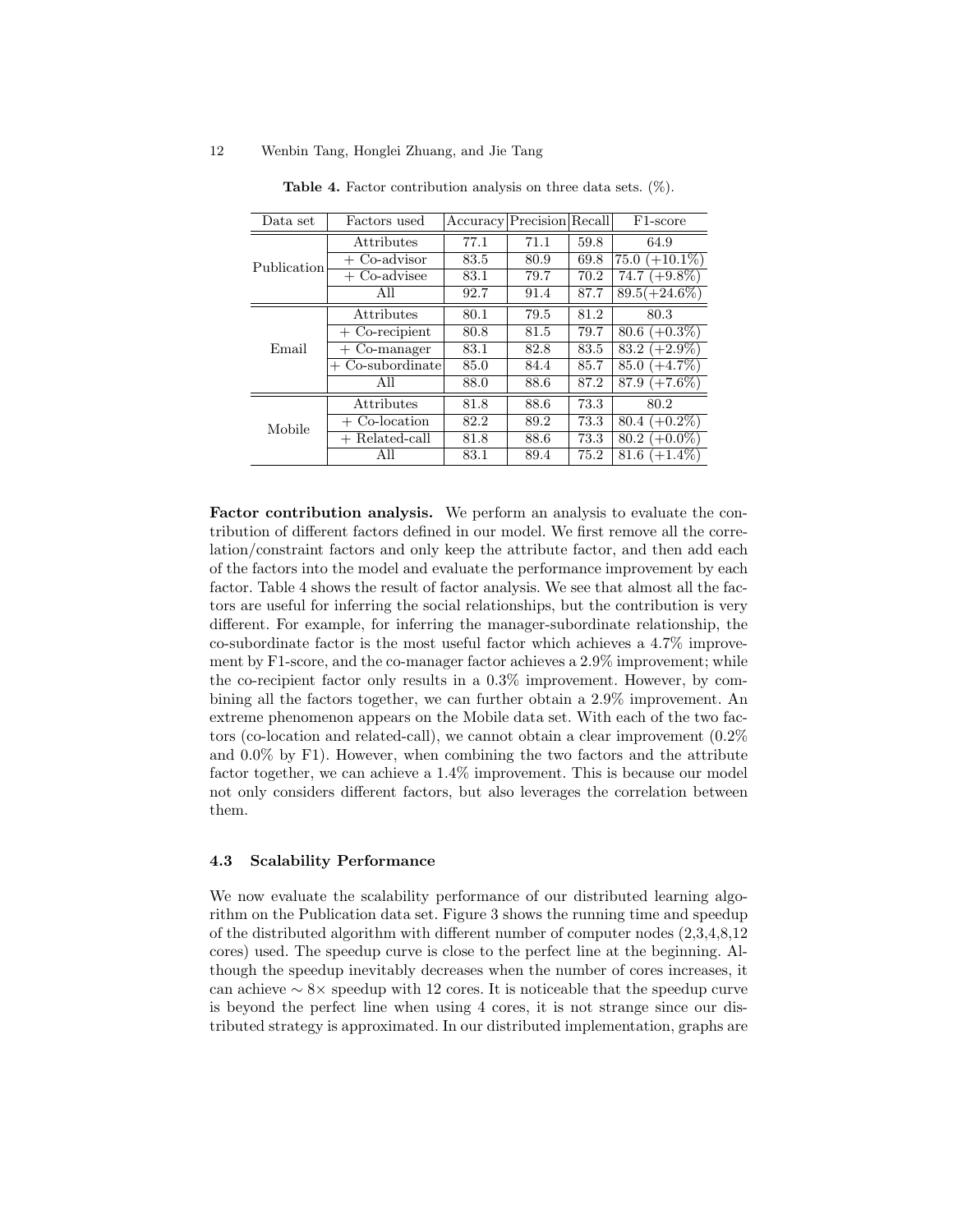

**Fig. 3.** Scalability performance.



**Fig. 4.** Approximation of graph partition.

partitioned into subgraphs, and the factors across different parts are discarded. Thus, the graph processed in distributed version contains less edges, making the computational cost less than the amount in the original algorithm. The effect of subgraph partition is illustrated in Figure 4. By using good graph partition algorithm such as METIS, the performance only decreases slightly (1.4% in accuracy and 1.6% in F1-score). A theoretical study of the approximate ratio for the distributed learning algorithm would be an interesting issue and is also one of our ongoing work.

# **5 Related work**

Relationship mining is an important problem in social network analysis. One research branch is to predict and recommend unknown links in social networks. Liben-Nowell et al. [16] study the unsupervised methods for link prediction. Xiang et al. [27] develop a latent variable model to estimate relationship strength from interaction activity and user similarity. Backstrom et al. [2] propose a supervised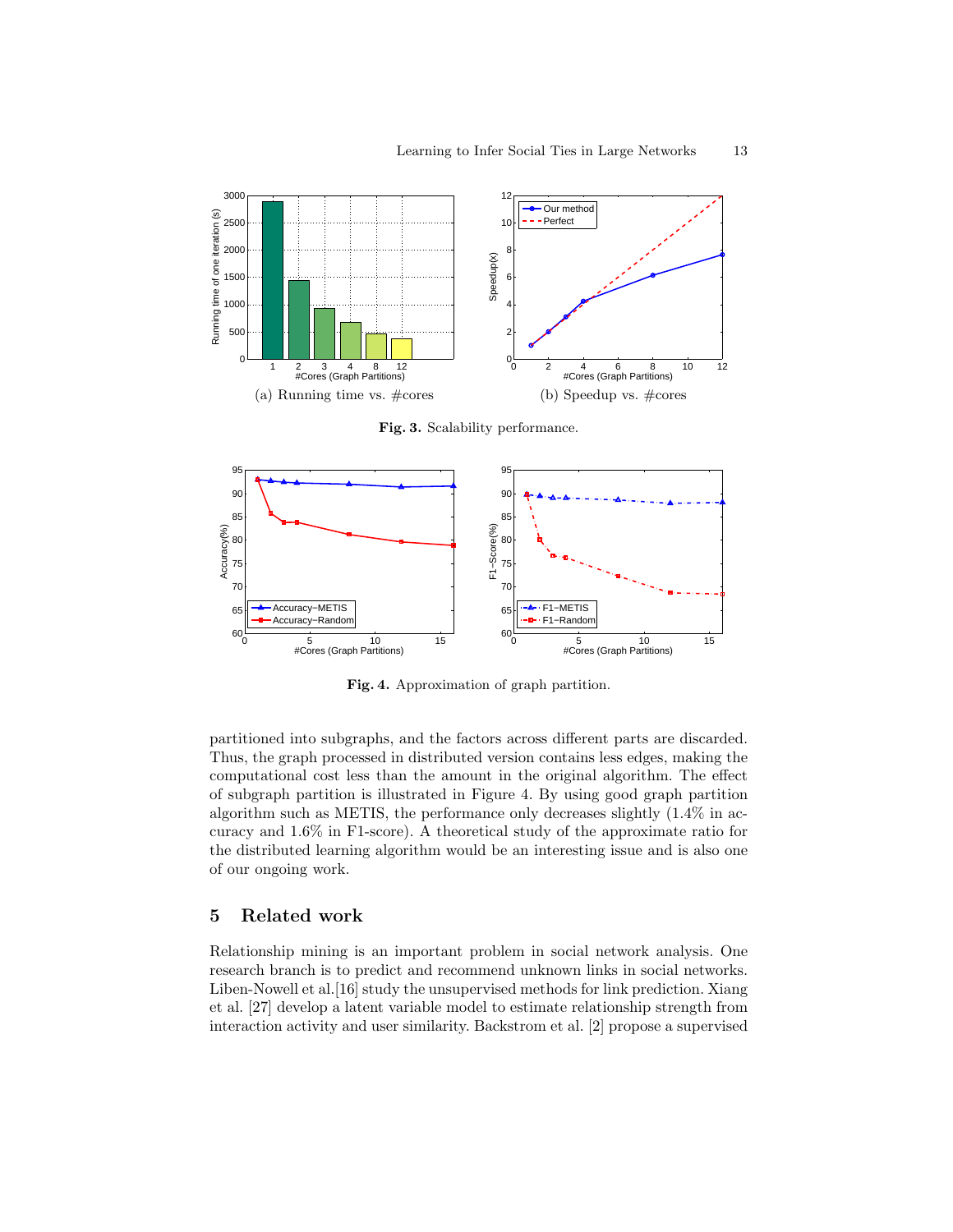random walk algorithm to estimate the strength of social links. Leskovec et al. [15] employ a logistic regression model to predict positive and negative links in online social networks, where the positive links indicates the relationships such as friendship, while negative indicating opposition. However, these works consider only the black-white social networks, and do not consider the types of the relationships. There are also several works on mining the relationship semantics. Diehl et al. [4] try to identify the manager-subordinate relationships by learning a ranking function. Wang et al. [26] propose an unsupervised probabilistic model for mining the advisor-advisee relationships from the publication network. Eagle et al. [6] present several patterns discovered in mobile phone data, and try to use these pattern to infer the friendship network. However, these algorithms mainly focus on a specific domain, while our model is general and can be applied to different domains. Moreover, these methods do not explicitly consider the correlation information between different relationships.

Another related research topic is relational learning[3, 8]. However, the problem presented in this paper is very different. Relational learning focuses on the classification problems when objects or entities are presented in relations, while this paper explores the relationship types in social network. A number of supervised methods for link prediction in relational data have also been developed [25, 19].

### **6 Conclusion**

In this paper, we study the problem of inferring the type of social ties in large networks. We formally define the problem in a semi-supervised framework, and propose a partially-labeled pairwise factor graph model (PLP-FGM) to learn to infer the relationship semantics. In PLP-FGM, relationships in social network are modeled as nodes, the attributes, correlations and global constraints are modeled as factors. An efficient algorithm is proposed to learn model parameters and to predict unknown relationships. Experimental results on three different types of data sets validate the effectiveness of the proposed model. To further scale up to large networks, a distributed learning algorithm is developed. Experiments demonstrate good parallel efficiency of the distributed learning algorithm.

Detecting the relationship semantics makes online social networks colorful and closer to our real physical networks. It represents a new research direction in social network analysis. As future work, it is interesting to study how to further improve the mining performance by involving users into the learning process (e.g., via active learning). In addition, it would be also interesting to investigate how the inferred relationship semantic information can help other applications such as community detection, influence analysis, and link recommendation.

# **References**

1. R. Albert and A. L. Barabasi. Statistical mechanics of complex networks. *Reviews of Modern Physics*, 74(1), 2002.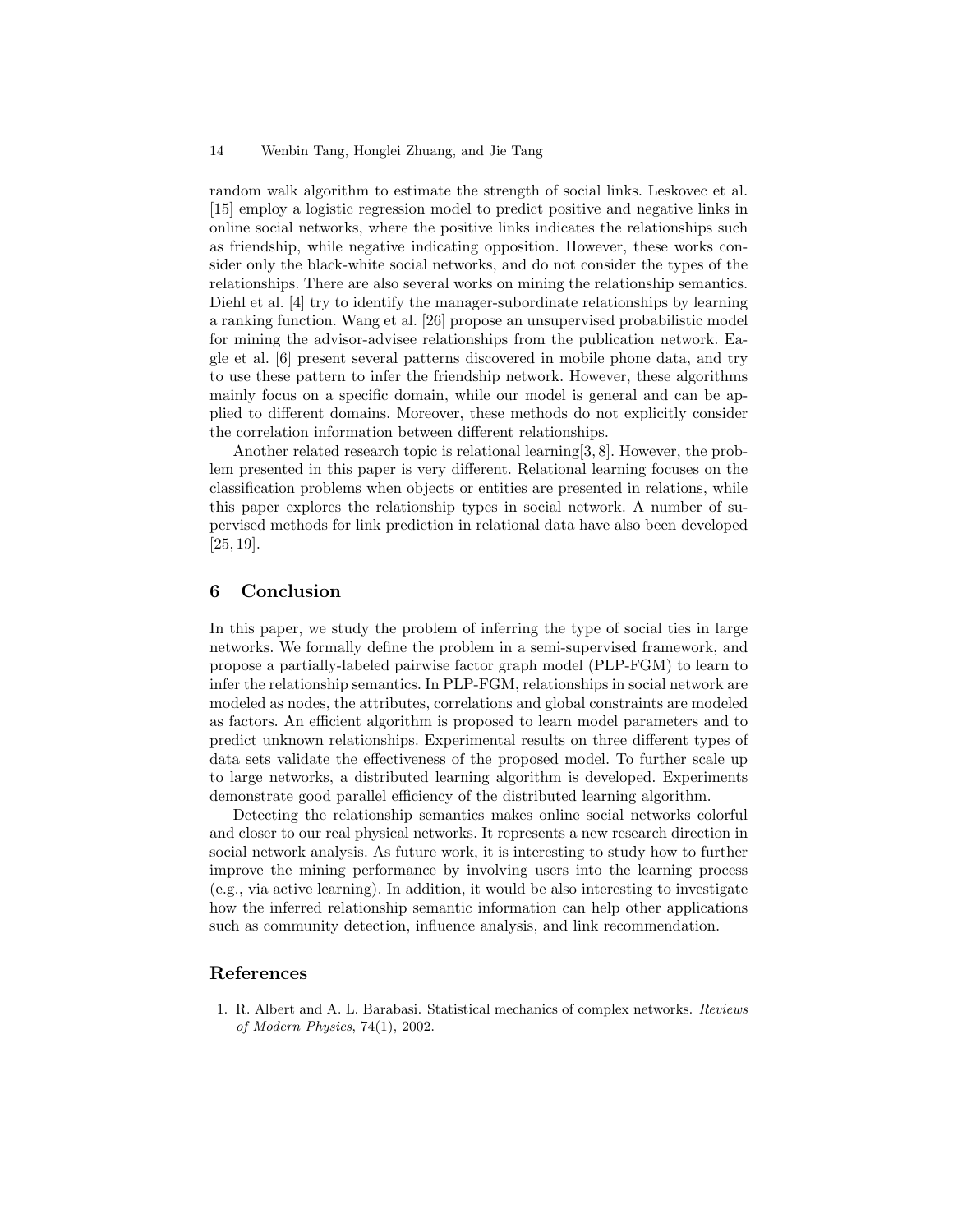- 2. L. Backstrom and J. Leskovec. Supervised random walks: predicting and recommending links in social networks. In *WSDM*, pages 635–644, 2011.
- 3. M. E. Califf and R. J. Mooney. Relational learning of pattern-match rules for information extraction. In *AAAI/IAAI*, pages 328–334, 1999.
- 4. C. P. Diehl, G. Namata, and L. Getoor. Relationship identification for social network discovery. In *AAAI*, pages 546–552. AAAI Press, 2007.
- 5. P. Domingos and M. Richardson. Mining the network value of customers. In *KDD*, pages 57–66, 2001.
- 6. N. Eagle, A. S. Pentland, and D. Lazer. Mobile phone data for inferring social network structure. *Social Computing, Behavioral Modeling, and Prediction*, pages 79–88, 2008.
- 7. M. Faloutsos, P. Faloutsos, and C. Faloutsos. On power-law relationships of the internet topology. In *SIGCOMM*, pages 251–262, 1999.
- 8. L. Getoor and B. Taskar. *Introduction to statistical relational learning*. The MIT Press, 2007.
- 9. M. Granovetter. The strength of weak ties. *American Journal of Sociology*, 78(6):1360–1380, 1973.
- 10. R. Grob, M. K. 0002, R. Wattenhofer, and M. Wirz. Cluestr: mobile social networking for enhanced group communication. In *GROUP*, pages 81–90, 2009.
- 11. G. Karypis and V. Kumar. *MeTis: Unstrctured Graph Partitioning and Sparse Matrix Ordering System, Version 4.0*, Sept. 1998.
- 12. D. Kempe, J. Kleinberg, and E. Tardos. Maximizing the spread of influence through a social network. In *KDD*, pages 137–146, 2003.
- 13. J. Kleinberg. Temporal dynamics of on-line information streams. In *Data Stream Managemnt: Processing High-speed Data*. Springer, 2005.
- 14. D. Krackhardt. *The Strength of Strong Ties: The Importance of Philos in Organizations*, pages 216–239. Harvard Business School Press, Boston, MA.
- 15. J. Leskovec, D. P. Huttenlocher, and J. M. Kleinberg. Predicting positive and negative links in online social networks. In *WWW*, pages 641–650, 2010.
- 16. D. Liben-Nowell and J. Kleinberg. The link-prediction problem for social networks. *JASIST*, 58(7):1019–1031, 2007.
- 17. K. Murphy, Y. Weiss, and M. Jordan. Loopy belief propagation for approximate inference: An empirical study. In *UAI*, volume 9, pages 467–475, 1999.
- 18. M. E. J. Newman. The structure and function of complex networks. *SIAM Reviews*, 45, 2003.
- 19. A. Popescul and L. Ungar. Statistical relational learning for link prediction. In *IJCAI03 Workshop on Learning Statistical Models from Relational Data*, volume 149, page 172, 2003.
- 20. M. Roth, A. Ben-David, D. Deutscher, G. Flysher, I. Horn, A. Leichtberg, N. Leiser, Y. Matias, and R. Merom. Suggesting friends using the implicit social graph. In *KDD*, pages 233–242, 2010.
- 21. S. H. Strogatz. Exploring complex networks. *Nature*, 410:268–276, 2003.
- 22. C. Tan, J. Tang, J. Sun, Q. Lin, and F. Wang. Social action tracking via noise tolerant time-varying factor graphs. In *KDD*, pages 1049–1058, 2010.
- 23. J. Tang, J. Sun, C. Wang, and Z. Yang. Social influence analysis in large-scale networks. In *KDD*, pages 807–816, 2009.
- 24. J. Tang, J. Zhang, L. Yao, J. Li, L. Zhang, and Z. Su. Arnetminer: Extraction and mining of academic social networks. In *KDD'08*, pages 990–998, 2008.
- 25. B. Taskar, M. F. Wong, P. Abbeel, and D. Koller. Link prediction in relational data. In *NIPS*. MIT Press, 2003.